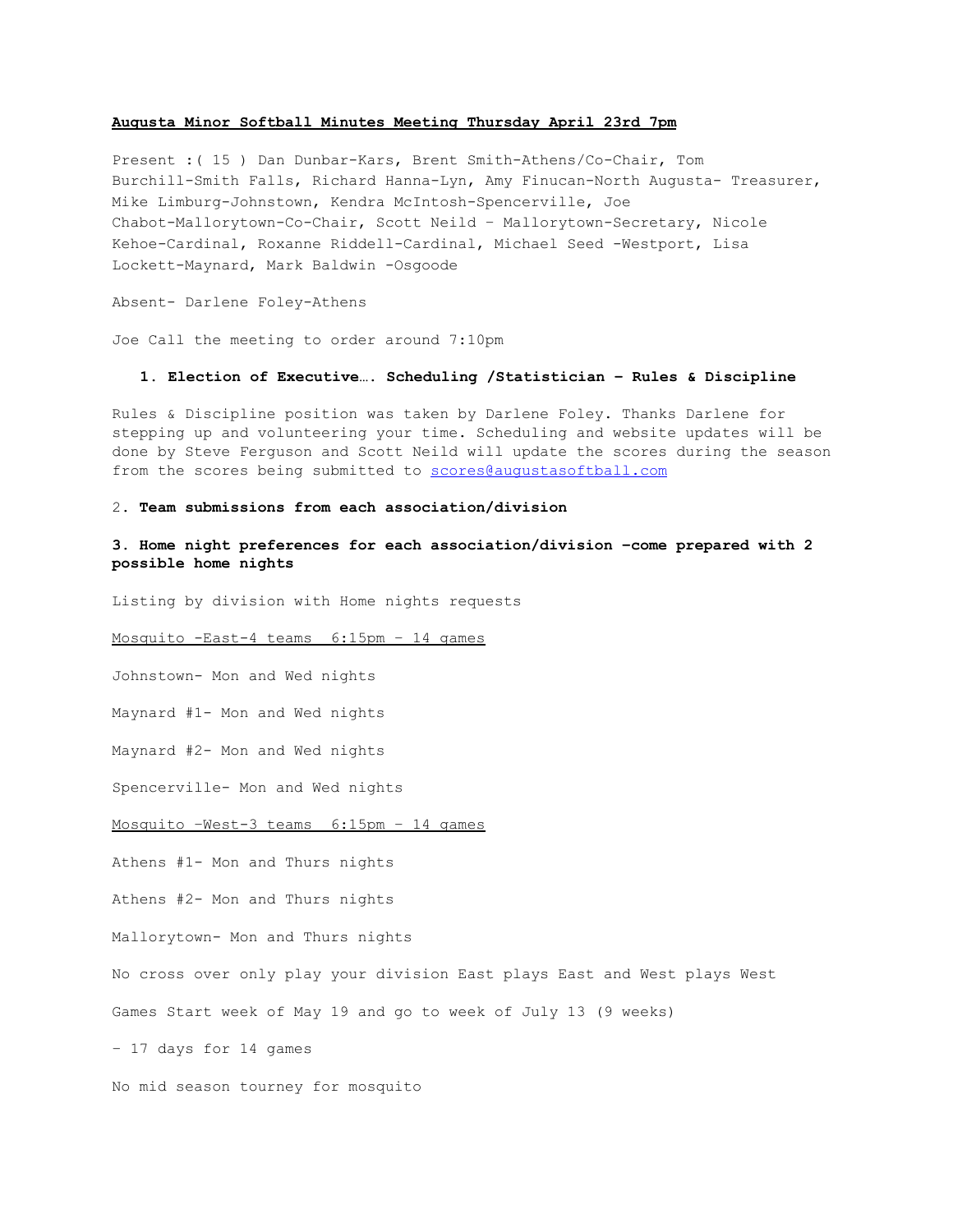Year end tourney is in Johnstown on July 18 Mite  $-East-3 teams 6:15pm - 14 games$ North Augusta- Mon and Wed nights Maynard- Mon and Wed nights Spencerville- Mon and Wed nights Mite -West-4 teams 6:15pm - 14 games Athens- Wed night Westport- Mon and Thurs nights Mallorytown #1- Mon and Thurs nights Mallorytown #2- Mon and Thurs nights Mallorytown has two diamonds.Cross over only to play one team from the other division a home/away and the rest of the 12 games are to be played inside the division east to play east and west to play west. Example Mallorytown #1 plays North Augusta total of 2 games each team gets a home game Games Start week of May 19 and go to week of July 13 (9 weeks) – 17 days for 14 games Mid season tourney is in North Augusta June 27 Year end tourney is in Mallorytown on July 18 Squirt  $-5$  teams  $-6:15$ pm  $-14$  games Athens – Tues night North Augusta- Mon night Maynard-Tues or Thurs night Lyn- Thurs night Westport - Tues or Thurs night Mid season tourney North Augusta on June 27th Year end is tourney format in Westport on July 25th Peewee Girls-No teams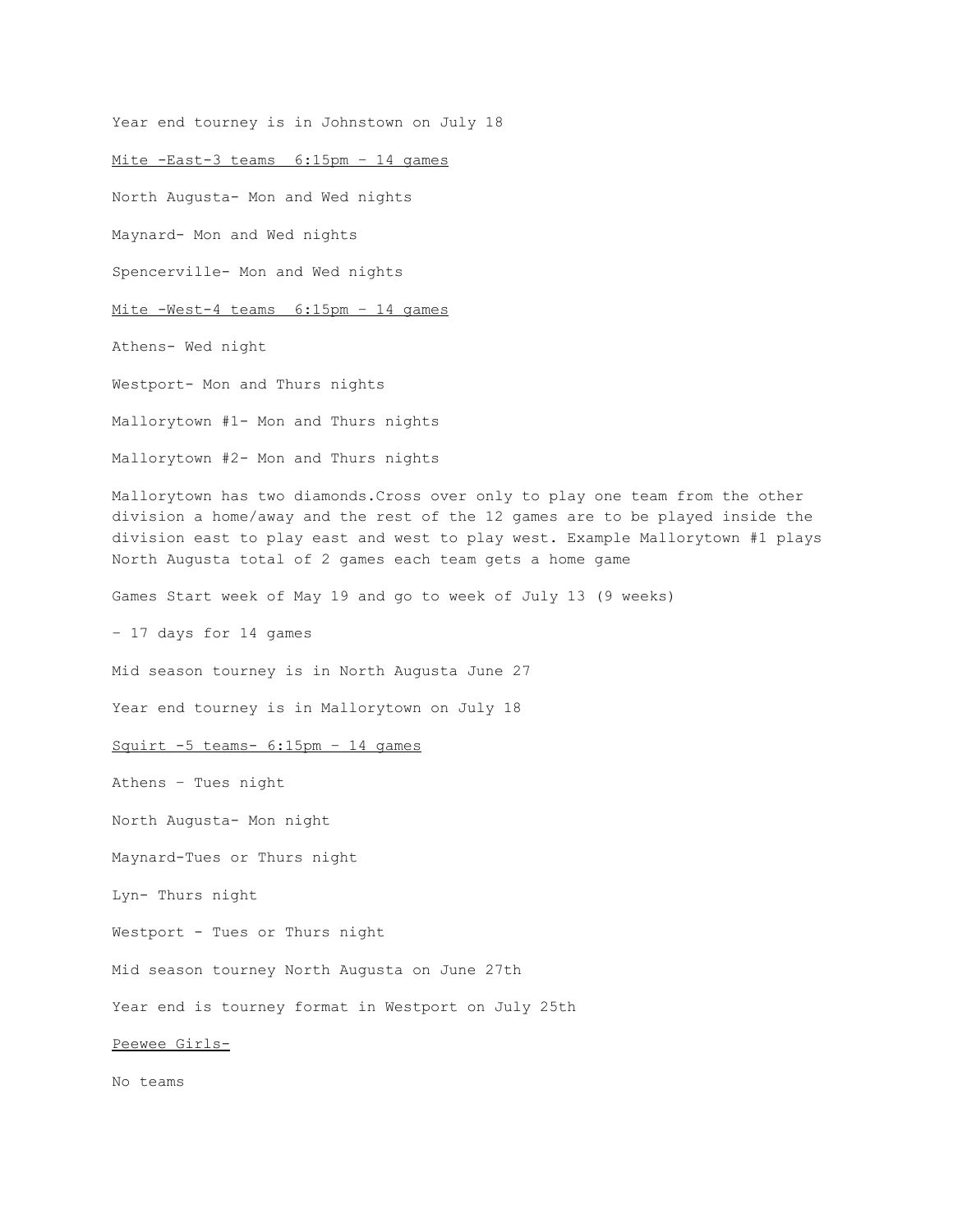# Peewee Boys-3 or 4 teams- 6:15pm - 16 games Athens – Sun night Spencerville #1– any night Johnstown – Tues night Spencerville #2 Girls team - decided to play in boys division- any night Mid season tourney date Johnstown –June 20? Year end is playoff format best of 3, playoffs must start on Mon July 27. Round 1 from July 27 to Aug 2, Round 2 from Aug 3 to Aug 9 Bantam Girls-4 teams -  $8:15$ pm - 16 games Lyn #1 – Mon and Thurs night Lyn # 2 – Mon and Thurs night North Augusta- Thurs night Cardinal-Tues night Mid season tourney in Lyn (with Bantam Boys same time) on June 27th Year end is tourney format in North Augusta on July 25 Bantam Boys-4 teams- 8:15pm- 16 games Lyn #1-Sun and Tues night Lyn  $# 2-Sun$  and Tues night Johnstown-Wed night Osgoode – Tues night in Kars Mid season tourney in Lyn (with Bantam Girls same time) on June 27th Year end is playoff format best of 3, playoffs must start on Mon July 27. Round 1 from July 27 to Aug 2, Round 2 from Aug 3 to Aug 9 Midget Girls-7 teams-8:15pm 16 games

Mallorytown# 1 – Sun night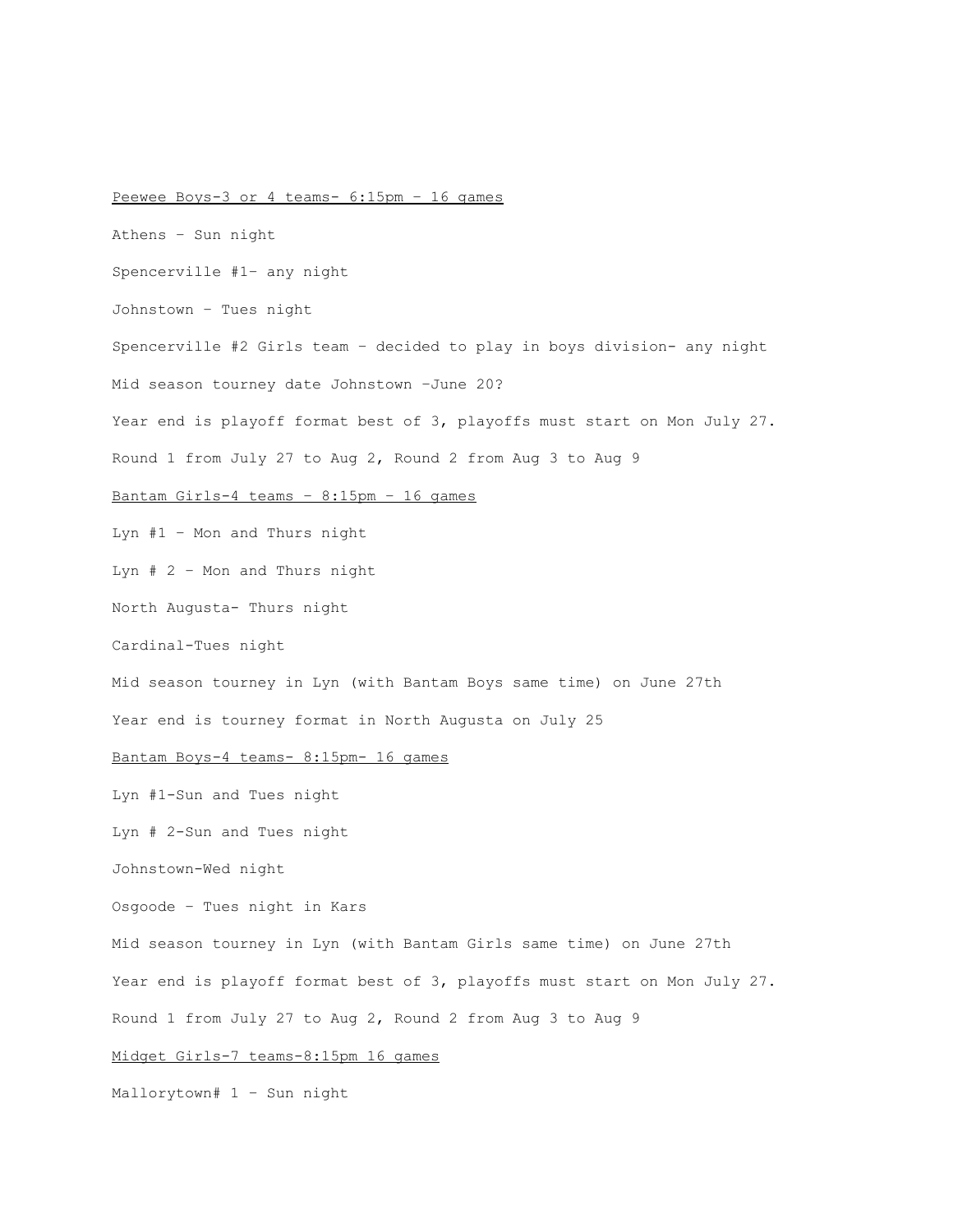Mallorytown # 2- Mon night Cardinal – Mon night North Augusta – Tues night Have the extra game in schedule Mallorytown vs Mallorytown and NA vs Cardinal No mid season tourney date yet Year end is playoff format best of 3, playoffs must start on Mon July 27. Round 1 from July 27 to Aug 2, Round 2 from Aug 3 to Aug 9

#### Midget Boys-7 or 8 teams- 8:15pm- 16 games

Spencerville – any night Kars- Wed night Johnstown- Mon night North Augusta – Mon night Lyn – Wed night Cardinal- Thurs night Smith Falls # 1- Tues or Wed night Smith Falls # 2- maybe a second team will know more in a few days No mid season tourney date yet – Johnstown maybe Year end is playoff format best of 3, playoffs must start on Mon July 27. Round 1 from July 27 to Aug 2, Round 2 from Aug 3 to Aug 9, Round 3 from Aug 10 to Aug  $16^{th}$ , season must be finished on Sunday Aug  $16^{th}$ . Each organization breakdown Maynard -2-Mosquito, 1-Mite-, 1-Squirt-Lyn- 1-Squirt, 2-Bantam girls, 2-Bantam Boys-1 Midget Boys (mosquito and Mite stay in Lyn) North **Augusta**-1-Mite, 1- Squirt,1-Bantam Girls,1-Midget Girls, 1- Midget Boys **Spenceville**-1-Mosquito, 1-Mite-, 1-Peewee Boys, 1 peewee girls(playing boys division), 1 Midget Boys Athens-2-Mosquito, 1-Mite, 1-Squirt, 1- Peewee Boys Mallorytown- 1-Mosquito, 2-Mite, 2-Midget Girls Smith Falls-2-Midget Boys?-Westport- 1 -Mite-, 1 Squirt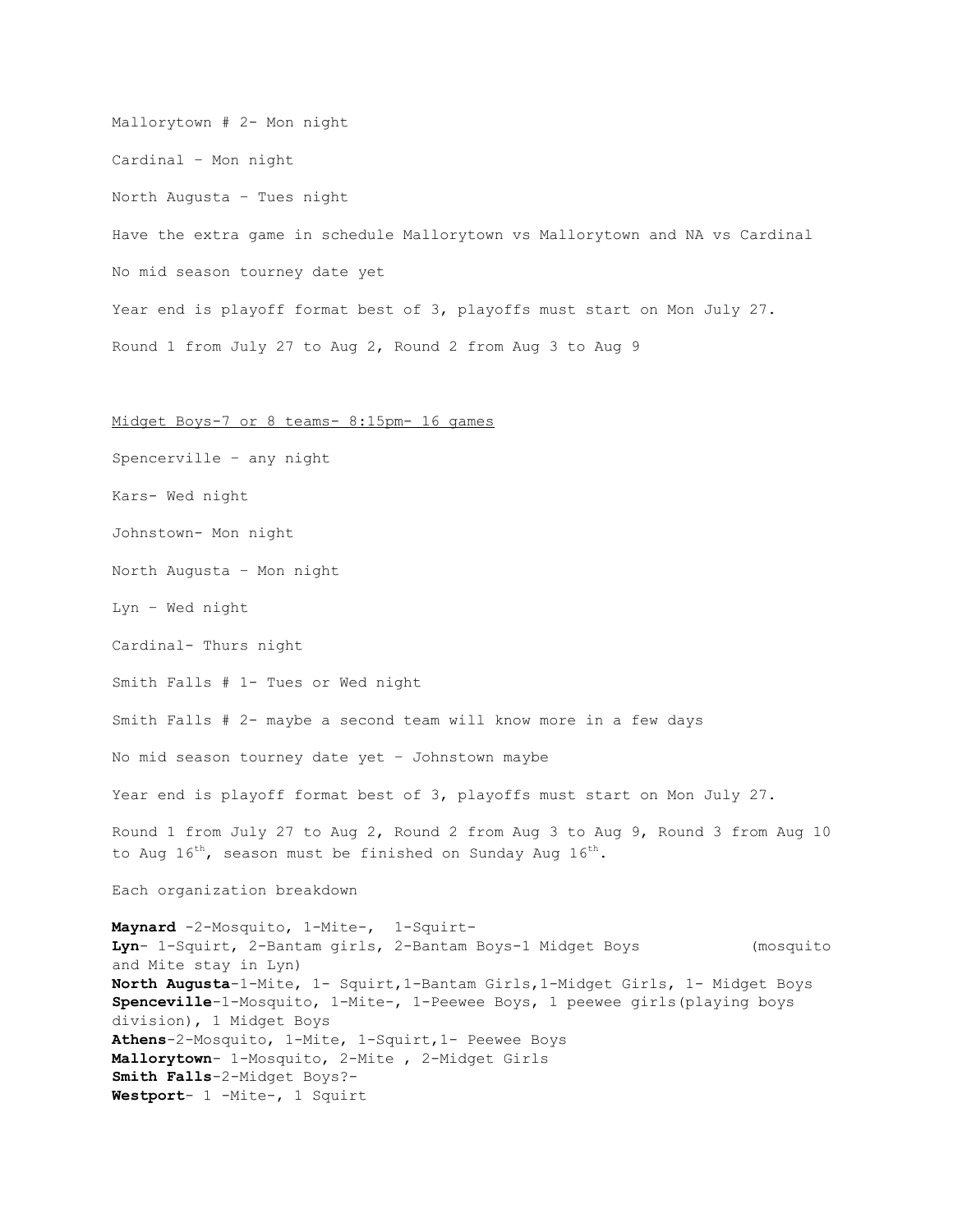Johnstown-1-Mosquito-1-Peewee, 1-Bantam Boys, 1-Midget Boys Kars-1-Midget Boys Cardinal-1- Bantam Girls, 1 Midget Boy, 1 Midget Girl **Osgoode**– 1 Bantam Boy

# **4. Midseason / Year End tournament dates/hosts for each division**

# **Mid Season**

Mosquito- Host -No mid season tourney Mite- Host -North Augusta date June 27 Squirt- Host -North Augusta- June 20 Peewee Boys-Host-Johnstown-June 20 tentative Bantam Girls-Host -Lyn - June 27 Bantam Boys-Host -Lyn June 27 Midget Girls-Host -North Augusta maybe- will review if enough interest Midget Boys- Host-Johnstown maybe - will review if enough interest

## **Year End**

Mosquito- tournament- Johnstown- July 18 Mite- tournament- Mallorytown - July 18 Squirt- tournament-Westport - July 25 Peewee Boys-playoffs best of 3- start July 27 rd 1 July 27 to Aug 2, rd 2 Aug 3 to 9. Bantam Girls-tournament-North Augusta - July 25 Bantam Boys- playoffs best of 3- start July 27 rd 1 July 27 to Aug 2, rd 2 Aug 3 to 9. Midget Girls- playoffs best of 3- start July 27 rd 1 July 27 to Aug 2, rd 2 Aug 3 to 9. Midget Boys- playoffs best of 3- start July 27 rd 1 July 27 to Aug 2, rd 2 Aug 3 to 9, rd 3 Aug 10 to Aug 16, season finishes on Aug  $16^{th}$ .

# **5. over** age player discussion-any for approval

Westport- Aleah Seed -play in squirt as a Peewee Girl age- approved Westport- Lindsay Truelove- play in squirt as a Peewee Girl age- approved Lyn - Joseph Birtch- Midget Boy - 1994 DOB- approved Lyn - Darby Mallory - play in Bantam Girl as Midget Girl age- approved North Augusta –Cole Molson – play in Mite as a squirt age –approved Maynard - Megan Stephenson - play in Mite as a squirt age -approved Lyn - Lydia McGlynn- play in Squirt as a Peewee age -approved Lyn - Darcy Worden- - play in Squirt as a Peewee age -approved

# **6. Team lists to be handed in prior to 1st game**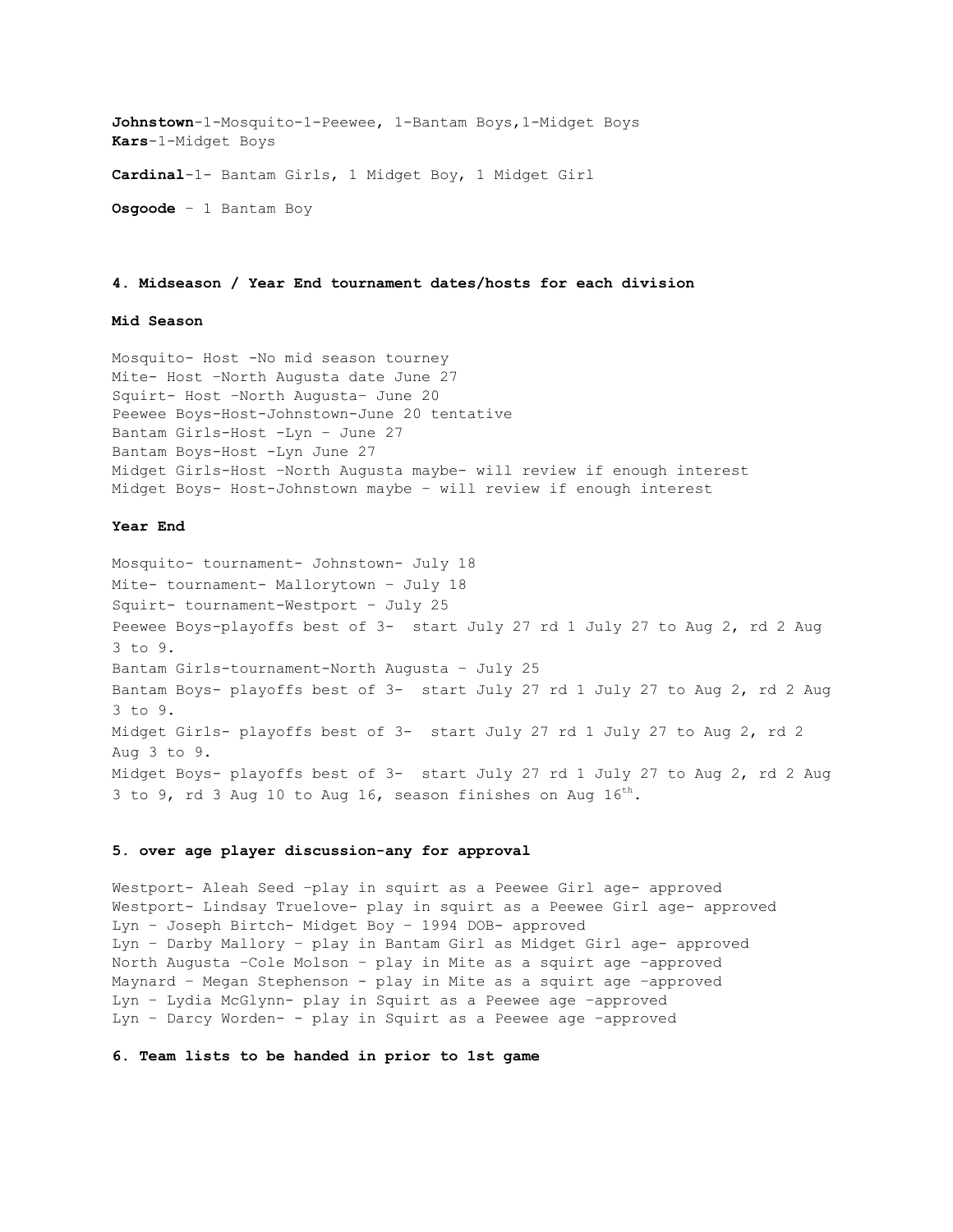Team list to be emailed to [scores@augustas](mailto:scores@augusta)oftball.com before first game, we need divison ,name of players and date of birth

## **7. Updated Coaches list to be sent in with team lists**

Need each assoication to send in there coaches names, phone numbers and email to be updated on league website for each division.

#### **8. Reminder to all associations regarding proof of insurance**

Send in proof of insurance before 1st game, send in to  $scores@augustasoftball.com$ , league needs it before start of your  $1^{st}$  game, if not in game cannot be played.

#### **9. Need to update the Softball reps list for each organization**

The softball reps list is now updated on the website.

## **10. Coaches Code of Conduct Form**

This form needs to be signed by all coaches in the league and needs to be submitted at the coaches meeting or by email with the proof of insurance before the first game, send to [scores@augustasoftball.com.](mailto:scores@auggusta.com) The executive must have these before first game or games will not count.

#### **11. Submitting scores on time!!!**

New rule in place for 2015 season: Scores must be submitted within 48 hours of the game by both teams. Rainouts must be communicated within 48 hours of the game. Failure to do this... results in 0-0 score final and both teams get zero pts.

Scores are sent in to [scores@augustasoftball.com](mailto:scores@augustasoftball.com) with Game#, Division, score both teams

# **12. Team Fees – To be paid at the Coaches Meeting or before to Treasurer Amy Finucan**

- \$5 fee for each team in your association

- \$50 deposit fee for each team in each division Year End Tournament format

- \$10 fee for each team in Bantam /Midget boys and girls to purchase a Large Champions trophy for each division (4 trophies). This trophy is returned to Augusta Minor Softball the following year at the first meeting.

## **13. coaches meeting, when and where**

# **Is set for Wed May 13that 7pm at North Augusta Hall.**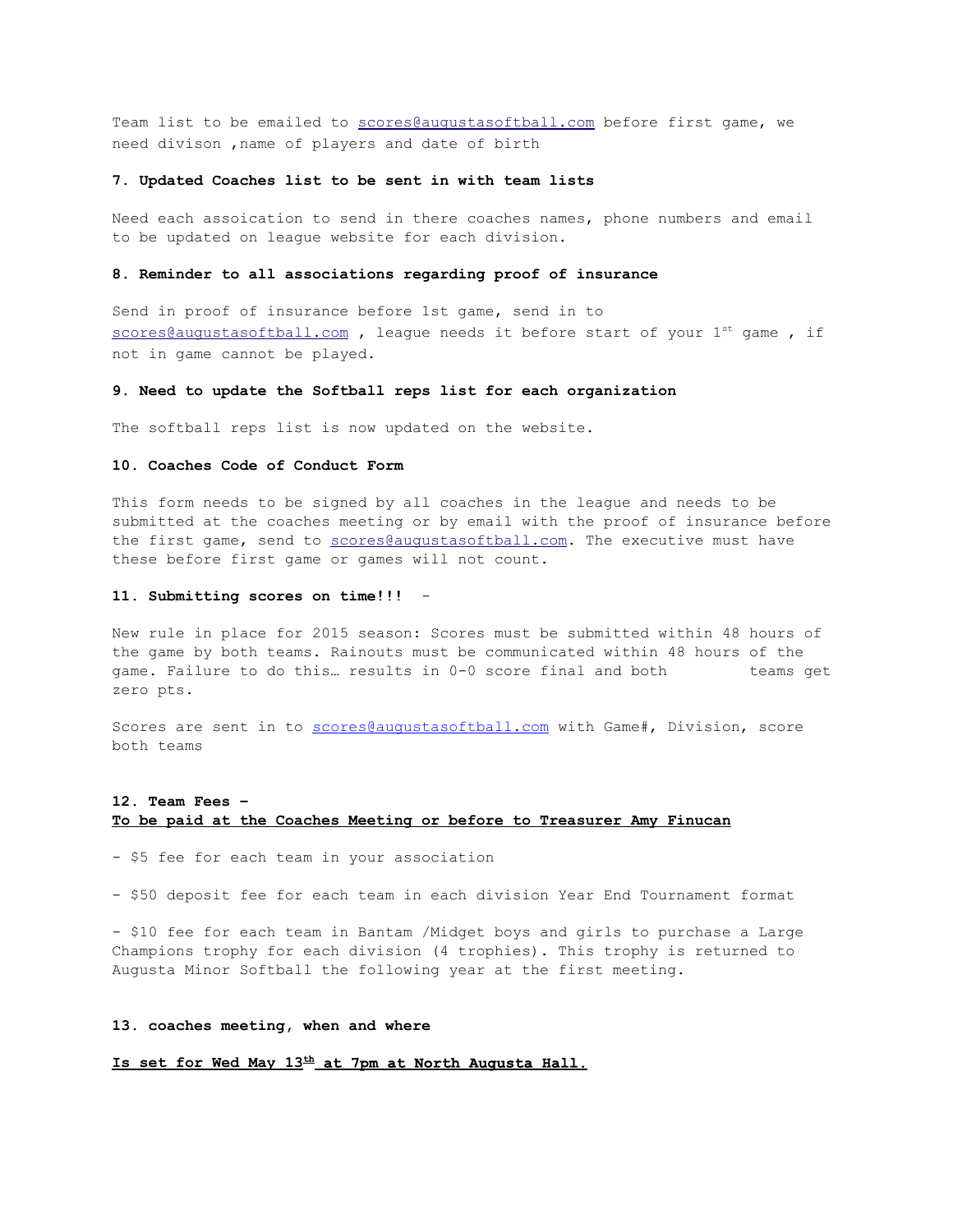It is for all coaches come for a review of rules and expectations for the season. Greq Beach-UIC - will be discussing any new rules

#### **14. Rules Changes**

**Overage rule** once player is approved at league meeting , player not allowed to Pitch or Catch but allowed to play corners 3rd and 1st.

## **Defensive conference's per game:**

"There will be unlimited substitutions in all leagues. The defensive conference rule is in effect and a pitcher is removed after 2 defensive conferences is Change to 3 defensive conferences per game and Peewee and below 5 per game**.**. The removal applies for the balance of the inning only

#### **Jewelry :**

Jewelry can be worn as long as it is not a distraction to opposing players, this is up to the Umpire discretion on whether it is to be removed or covered up

## **Game time:**

Time of the Game starts is when the  $1^{st}$  pitch is thrown.

#### **Pitching rules have changed:**

• Pitching Rule Points of Emphasis Augusta Minor Ball

In all female categories, and in all male categories up to and including **Peewee (Bantam was removed)**, the pivot foot must remain in contact with, or push off and drag away, prior to the stepping (non-pivot) foot touching the ground.

The portion of the rule allowing the drag, leap, or hop and then throw affects ONLY the male **add Bantam** and Midget category in Augusta Minor Ball.

## **Midget Girls runs per inning rule**

It was asked if we could removed the 7 run cap per inning in the Midget Girls division, this decision will be tabled at the April  $23<sup>rd</sup>$  meeting and voted on at that meeting by all the Midget Girls division associations.

#### **Approved at April 23 meeting**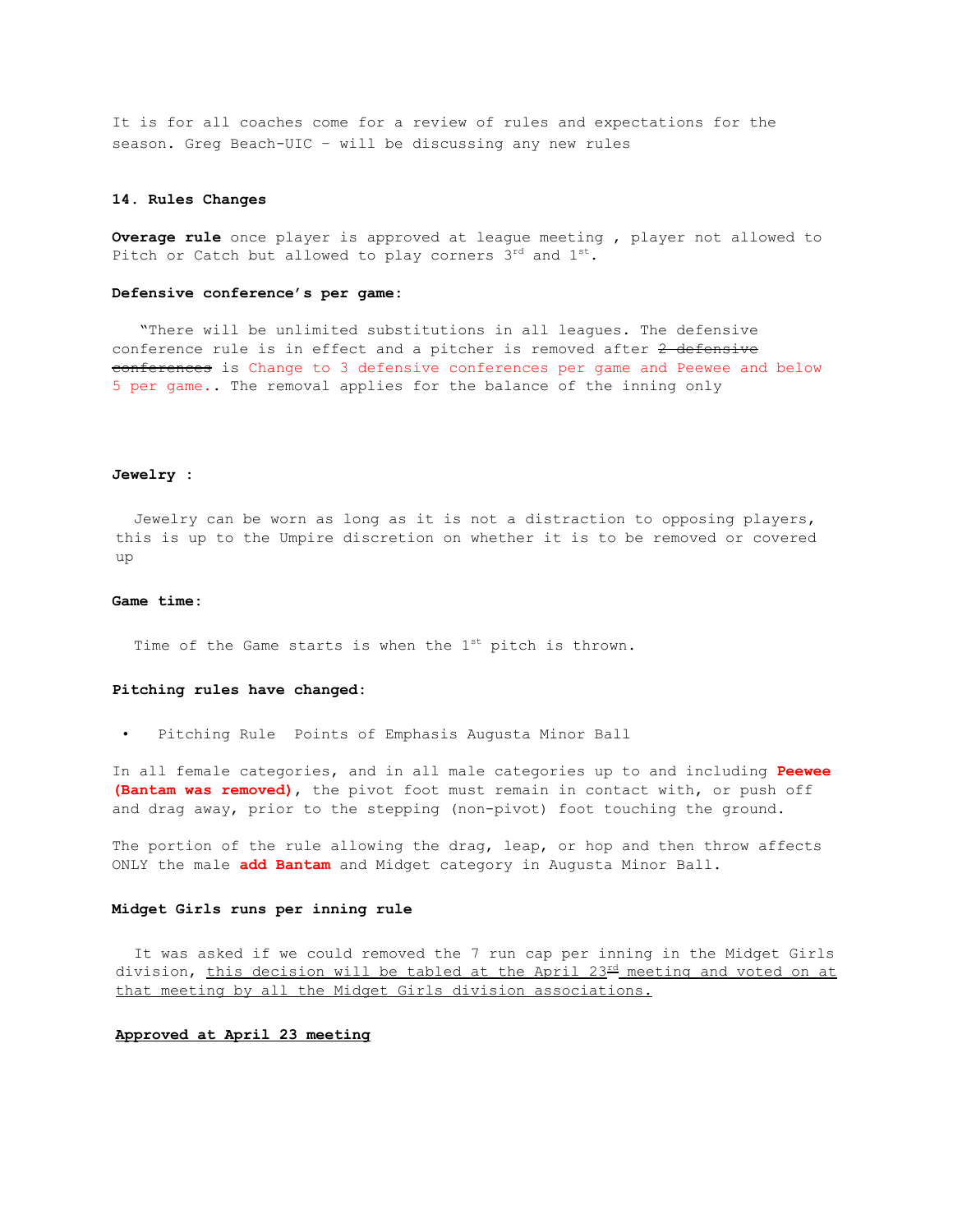• An inning is described as 3 outs or 7 run cap per inning, with unlimited runs in the 7th inning ONLY.

# **Steel Cleats**

Steel Cleats are being allowed by Softball Canada at the Midget Boys level. Augusta Minor Softball will table this decision at the April  $23<sup>rd</sup>$  meeting and voted on at that meeting by all the Midget Boys division associations.

# **Not Approved at April 23rdmeeting Steel Cleats are not allowed in Augusta Minor Softball Midget Boys division**

## **Coaches must call time and be granted time**

Coaches must call time and be granted time before entering the field of play. 1<sup>st</sup> time will be warned by the umpire if enter field before granted time.  $2<sup>nd</sup>$  offence could result in ejection from game at the Umpire discretion. This must be made aware at the Coaches meeting in May.

#### **Mosquito rule everyone bats**

Current rule "• An inning will consist of 3 outs or 5 runs whichever comes first (Modified June 2008)"

Change rule to "modifying the rules for MOSQUITO to reflect how MOST associations okay it. Everyone bats. The batting order is only to keep the batters organized. No score is kept. This is directly in line with softball Canada recommendations." So an inning would consist of each team's full batting lineup.

#### **Squirt Division Umpire Rule**

We would like for the Year End Tournament in Squirt to have an Adult(over 18) Carded Umpire behind the plate for the Semi-Final and Final games of the tournament instead of only a JD umpire. To be decided at the April  $23<sup>rd</sup>$  meeting by all associations with Squirt teams.

### **Approved at April 23 meeting , must be Adult (over 18)**